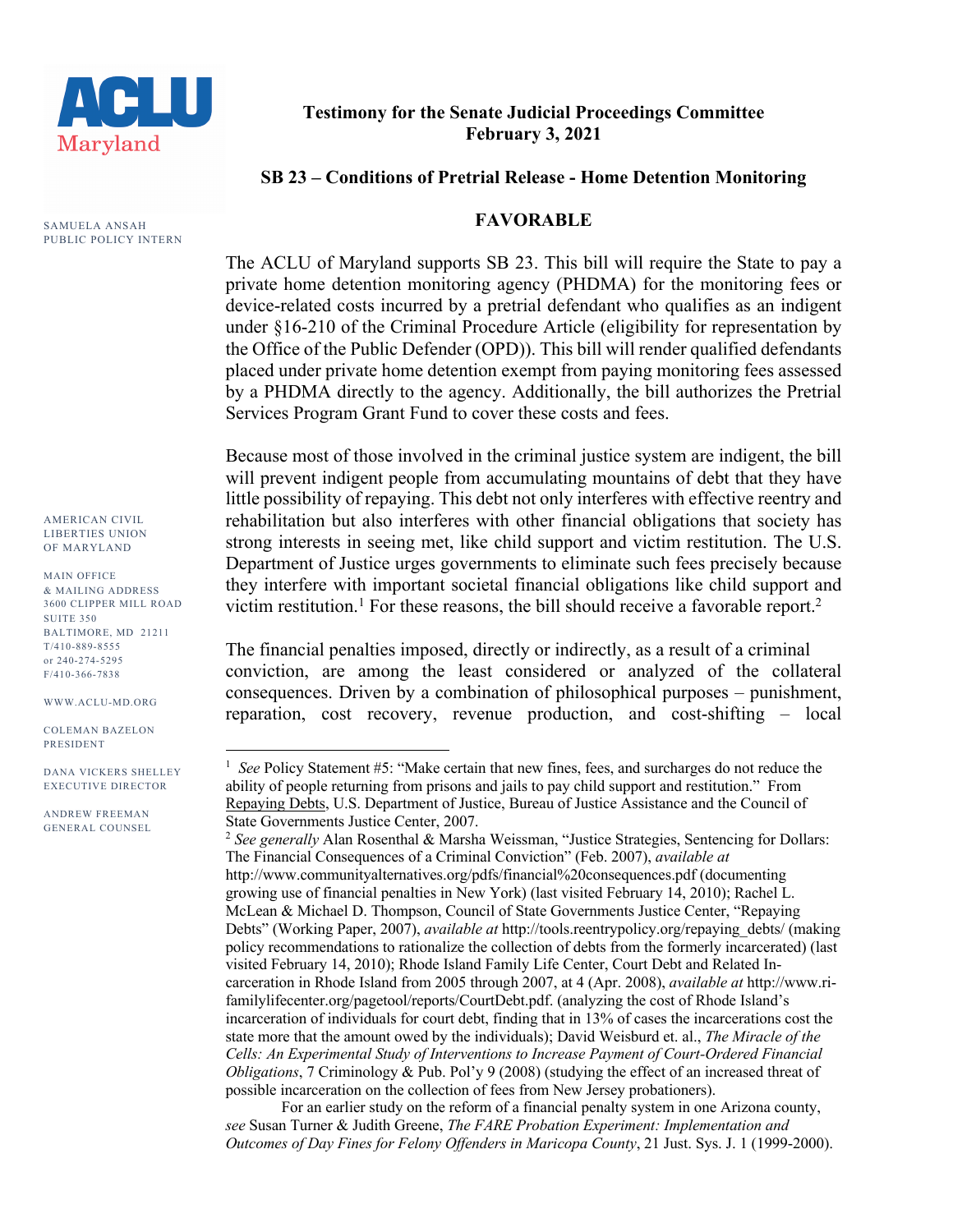governments, states, and the federal government have come to impose a vast array of fines, fees, costs, penalties, surcharges, forfeitures, assessments, reimbursements, and restitutions that are levied against people convicted of criminal offenses. Currently, these financial penalties are created and imposed in a vacuum with each new fee viewed as a solitary cost. The cumulative impact of piling on each new financial penalty is ignored and the roadblocks to reintegration are often unrecognized. When viewed in isolation, these penalties may appear to be a good source of revenue and a way to shift costs from the "taxpayer" to the "offender." Financial sanctions may also give the appearance of being "tough on crime." However, these penalties look quite different when considered in their totality and the context of their impact on the person convicted and his or her family. $3$ 

Over the past decade, we have become increasingly aware of the challenges faced by people reentering the community from prison and the challenges faced by communities and families receiving formerly incarcerated people. We know that the numbers of people returning home are staggering and we also know that the challenges they face are daunting and include poverty, health and mental health problems, lack of education and employment experiences, and collateral consequences that impede access to jobs and education. The hurdles to reintegration caused by the financial consequences of criminal convictions are among the least recognized but may have some of the most far-reaching impacts as these debts become civil liabilities, and are entered onto credit records that are increasingly accessible to employers.

Currently, pretrial defendants most likely are not charged monitoring fees for electronic monitoring devices by local jurisdictions or DPSCS. This bill targets the most vulnerable, the indigent, who cannot afford to be charged fees for monitoring devices. As such, there is no anticipated material impact on local and state finances.4 Additionally, incarceration costs are expected to decrease as defendants are placed on pretrial detention as opposed to local detention facilities.

Authorizing the Pretrial Services Program Grant Fund to pay monitoring fees and costs to PHDMA's on the behalf of indigent defendants we are removing debt, an obstacle to employment, housing, and education, and the ability to fulfill other social obligations like child support and victim restitution. These measures help make reentry into the community a financial reality for indigent defendants and their families.

This bill helps remedy these ills. For the foregoing reasons, the ACLU of Maryland urges a favorable report on SB 23.

AMERICAN CIVIL LIBERTIES UNION OF MARYLAND

<sup>&</sup>lt;sup>3</sup> This discussion is drawn largely from Alan Rosenthal & Marsha Weissman, "Justice Strategies, Sentencing for Dollars: The Financial Consequences of a Criminal Conviction" (Feb. 2007), "Executive Summary," *available at* http://www.communityalternatives.org/pdfs/financial%20consequences.pdf (last visited February 14, 2010).

<sup>&</sup>lt;sup>4</sup> Conditions of Pretrial Release – Home Detention Monitoring, Fiscal and Policy Note

<sup>(2021)</sup>